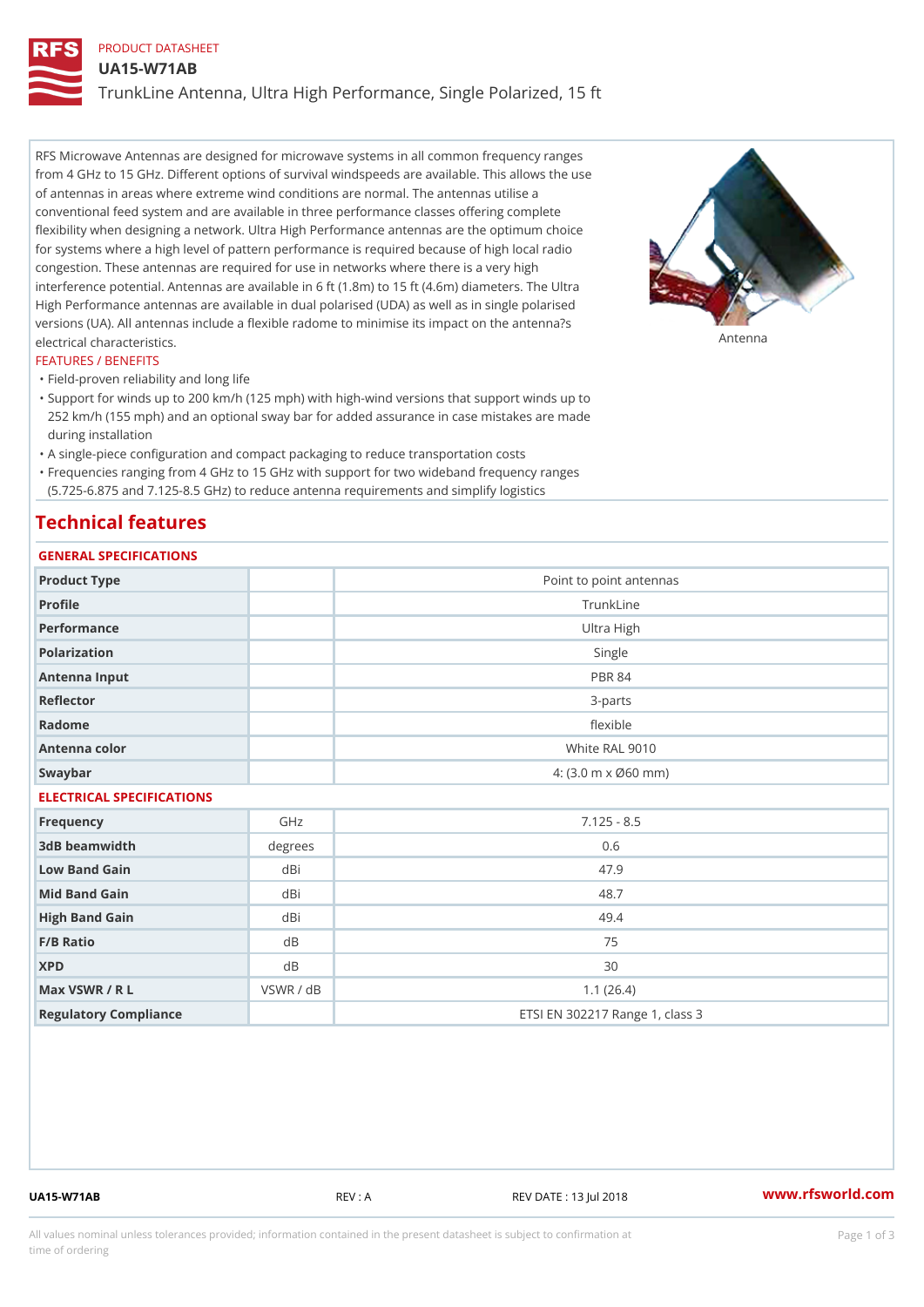# PRODUCT DATASHEET

# UA15-W71AB

TrunkLine Antenna, Ultra High Performance, Single Polarized, 15 ft

| Diameter                           | ft $(m)$     | 15(4.6)                                           |
|------------------------------------|--------------|---------------------------------------------------|
| Elevation Adjustment               | degrees      | ± 5                                               |
| Azimuth Adjustment                 | degrees      | ± 5                                               |
| Polarization Adjustment            | degrees      | ± 5                                               |
| Mounting Pipe Diameter<br>minimaum | $mm$ (in)    | 219(8.6)                                          |
| Mounting Pipe Diameter<br>maximum  | $mm$ (in)    | 219(8.6)                                          |
| Approximate Weight                 | kg (lb)      | 750 (1650)                                        |
| Survival Windspeed                 | $km/h$ (mph) | 200 (125)                                         |
| Operational Windspeed              | $km/h$ (mph) | 190(118)                                          |
| <b>STRUCTURE</b>                   |              |                                                   |
| Radome Material                    |              | PVC coated fabric                                 |
| FURTHER ACCESSORIES                |              |                                                   |
| optional Swaybar                   |              | 0: (not applicable)                               |
| Further Accessories                |              | SMA-SKO-UNIVERSAL-L : Universal sway bar fixation |

| Dimension A                                   | m m<br>(i n)             | 4757 (188)  |
|-----------------------------------------------|--------------------------|-------------|
| Dimension B                                   | m m<br>(i <sub>n</sub> ) | 2360 (93.3) |
| Dimension C                                   | m m<br>(i n)             | 855 (33.8)  |
| Dim D-<br>$219$ m m $(8.5$ in $)$ P in $\geq$ | m m                      | 294 (11.6)  |
| Dimension E                                   | m m<br>(i n)             | 455 (17.9)  |
| Dimension F                                   | m m<br>(in               | 1690 (66.8) |

UA15-W71AB REV : A REV DATE : 13 Jul 2018 [www.](https://www.rfsworld.com)rfsworld.com